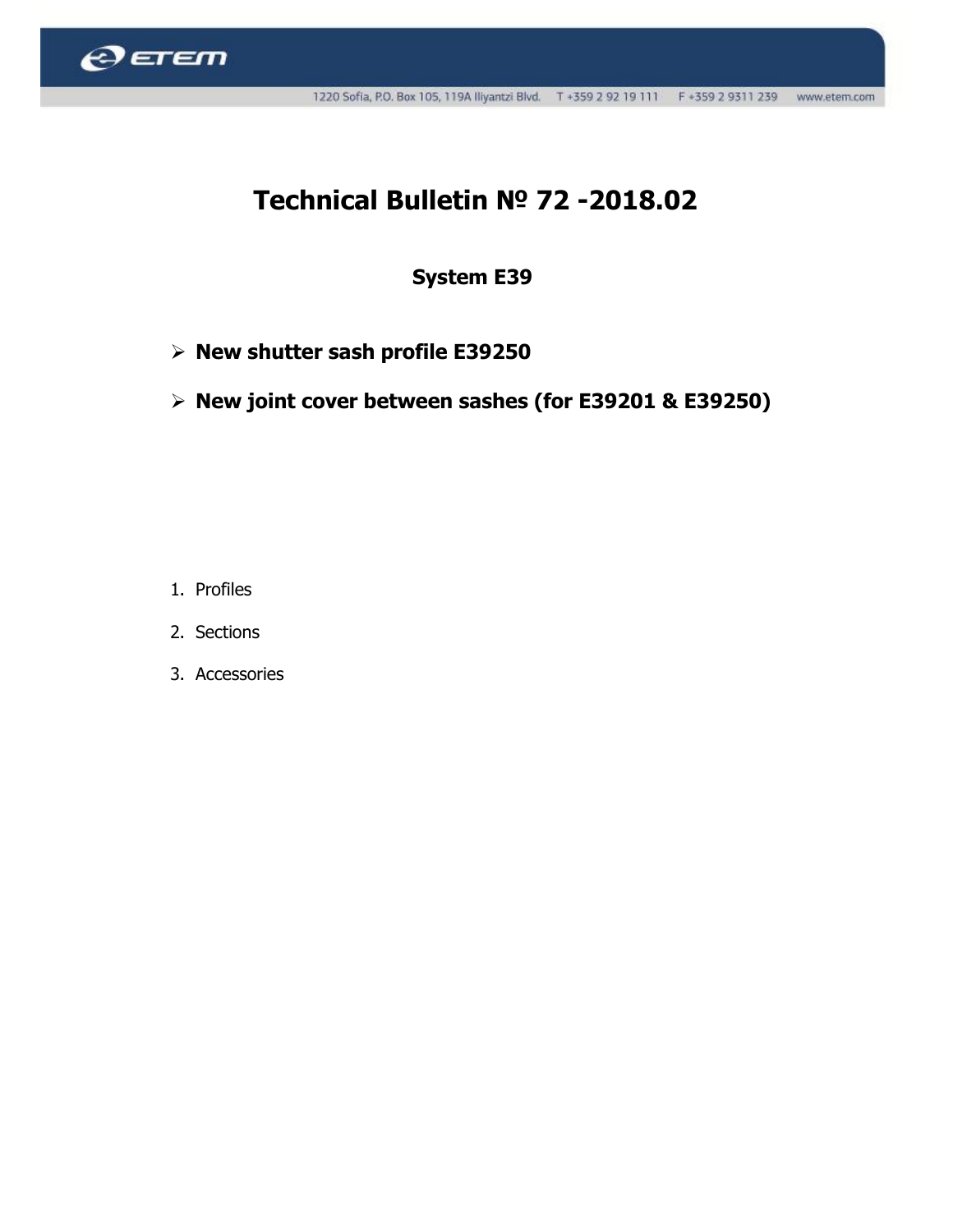|                                                                              |                                          | folding - sliding window system with thermal break |      |         | E39                                   |
|------------------------------------------------------------------------------|------------------------------------------|----------------------------------------------------|------|---------|---------------------------------------|
| code                                                                         | Profile                                  | Weight<br>Length<br>Moment of inertia              | code | Profile | Weight<br>Length<br>Moment of inertia |
| E39250<br>Shutter sash<br>profile                                            | $725.2 +$<br>$60 -$<br>$^\star$<br>$-50$ | 1094 g/m<br>$L = 6.01 \text{ m}$                   |      |         |                                       |
| E39605<br>Joint cover<br>between sashes<br>E39201 & E39250<br>(optional use) | $28 -$                                   | 257 g/m<br>$L = 6.01 m$<br>20.5                    |      |         |                                       |
|                                                                              |                                          |                                                    |      |         |                                       |
|                                                                              |                                          |                                                    |      |         |                                       |
|                                                                              |                                          |                                                    |      |         |                                       |
|                                                                              |                                          |                                                    |      |         |                                       |



 $\overline{1}$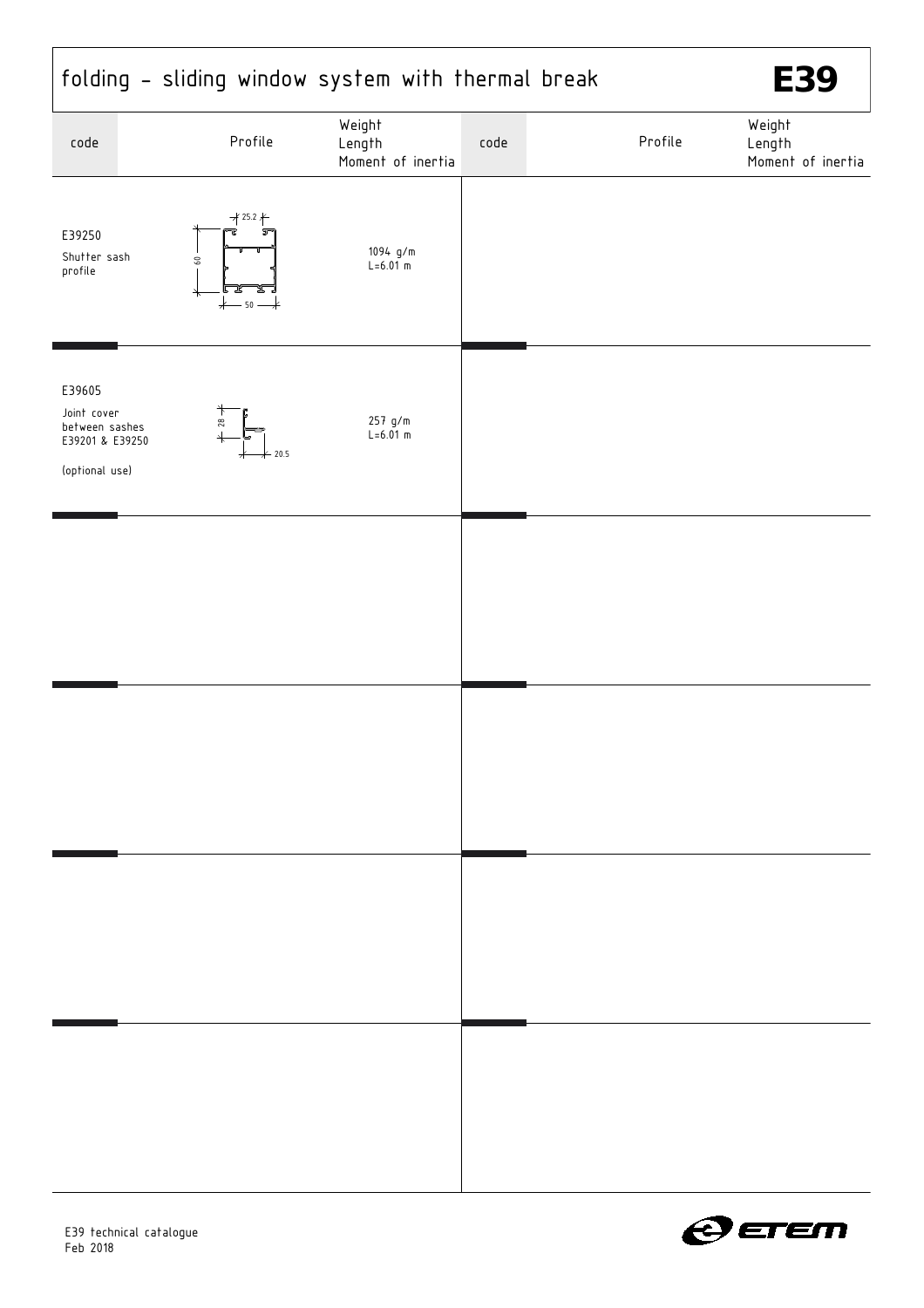### E39250

Shutter sash profile

1094 g/m



#### E39605 \*

Joint cover between sashes E39201 & E39250

257 g/m

\* Optional use





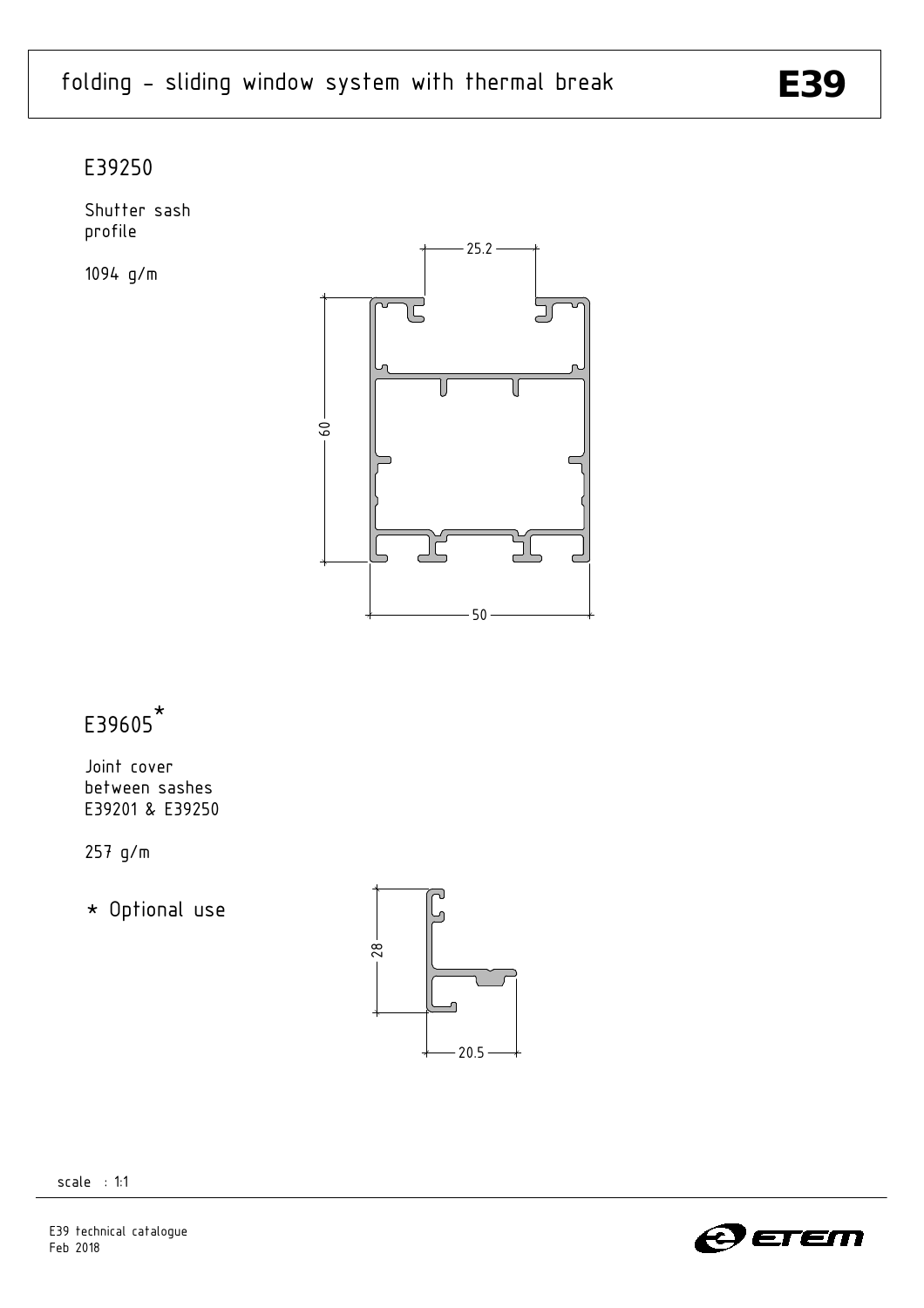# folding - sliding window system with thermal break **E39**



New sash E39250 can be used also as glazing sash profile (for glazing up to 20mm)



x Accepts also additional profile for single glass E19643 (for glazing 5mm-8mm)



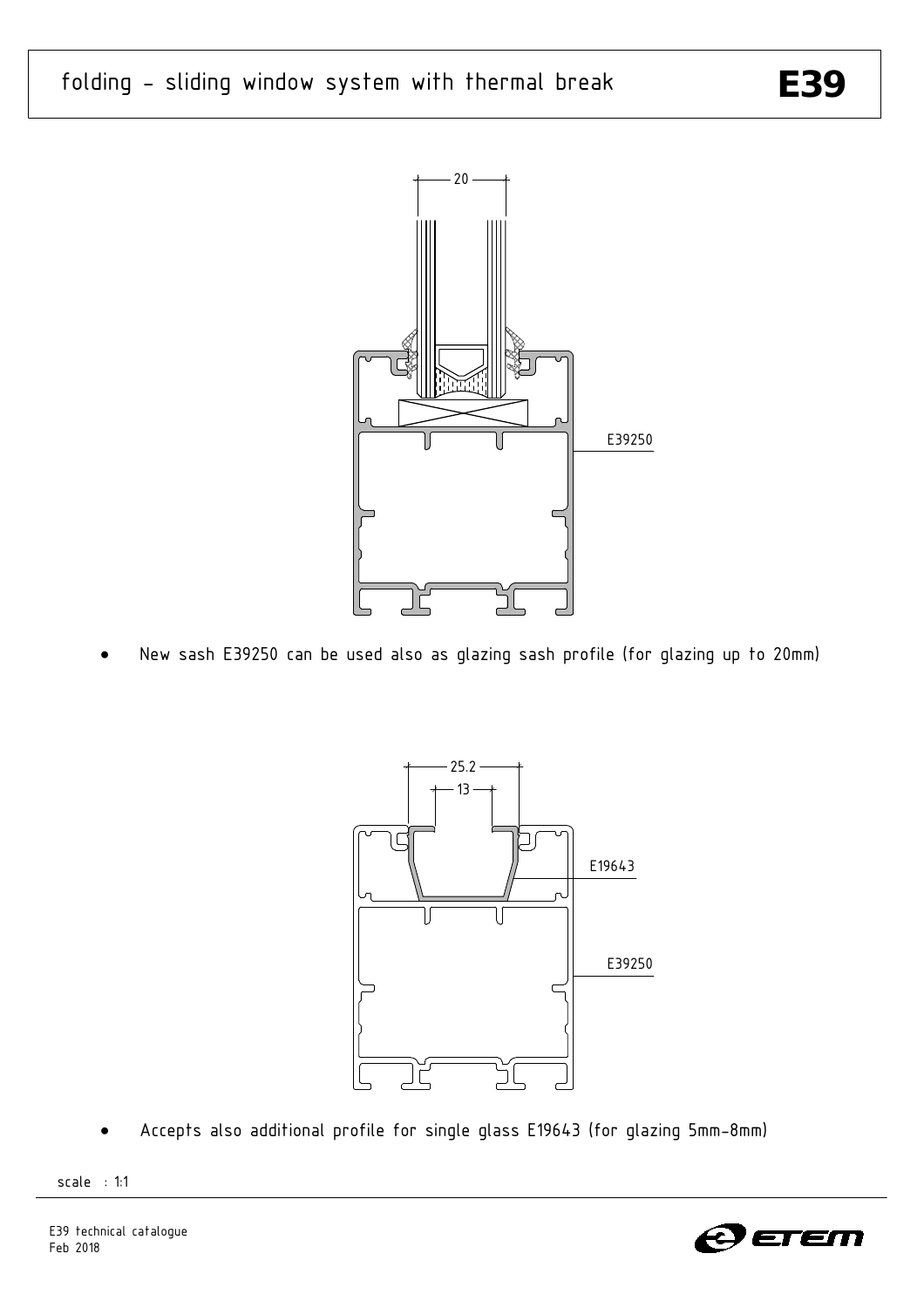



scale : 1:1



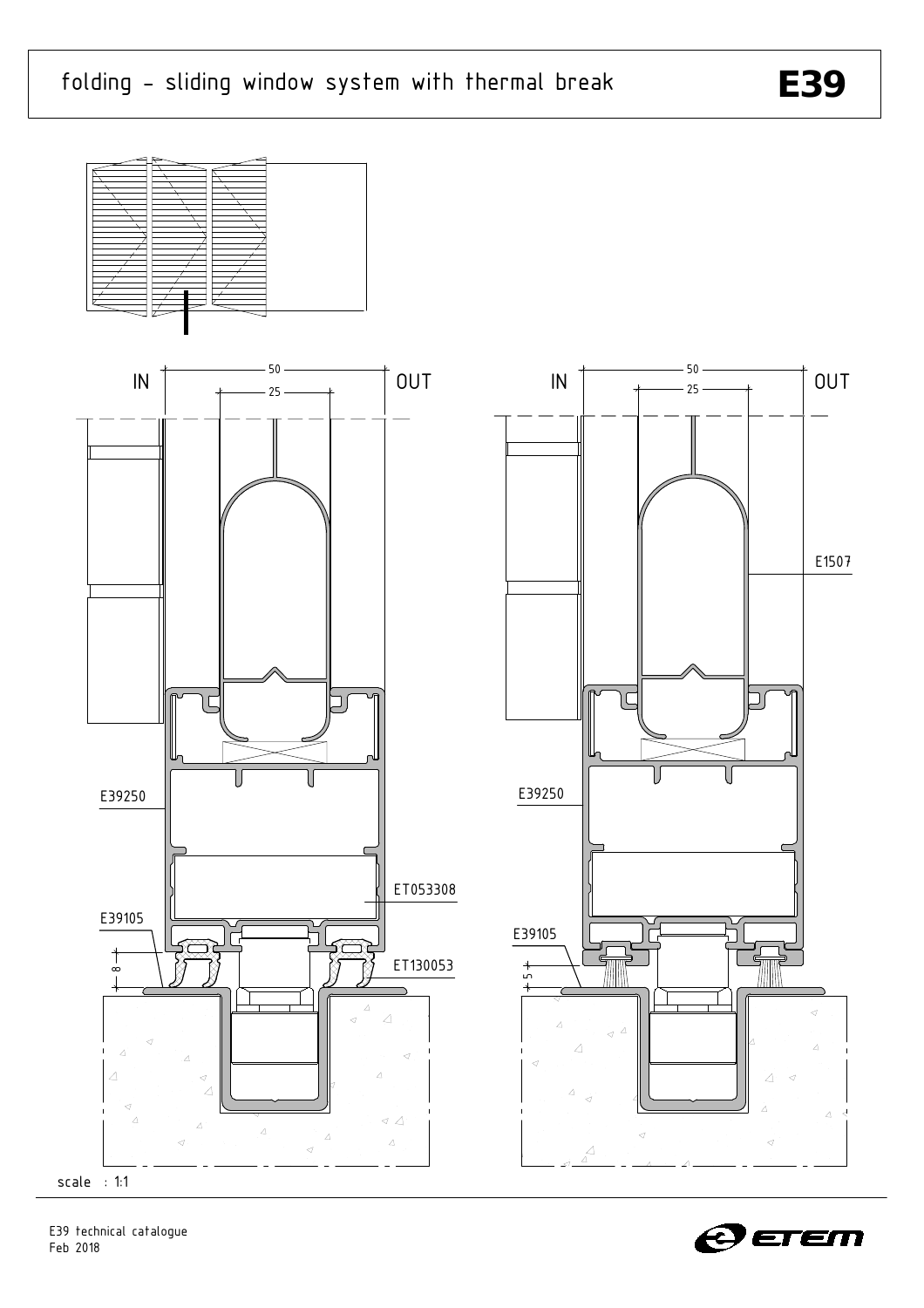







### NOTES

- 1. E39605 is used only for odd number of sashes (3+1, 3+3, 5+1, 5+3, 7+1 etc.)
- 2. Cutting: Height of  $E39605 =$  Height of sash profile

scale : 1:1



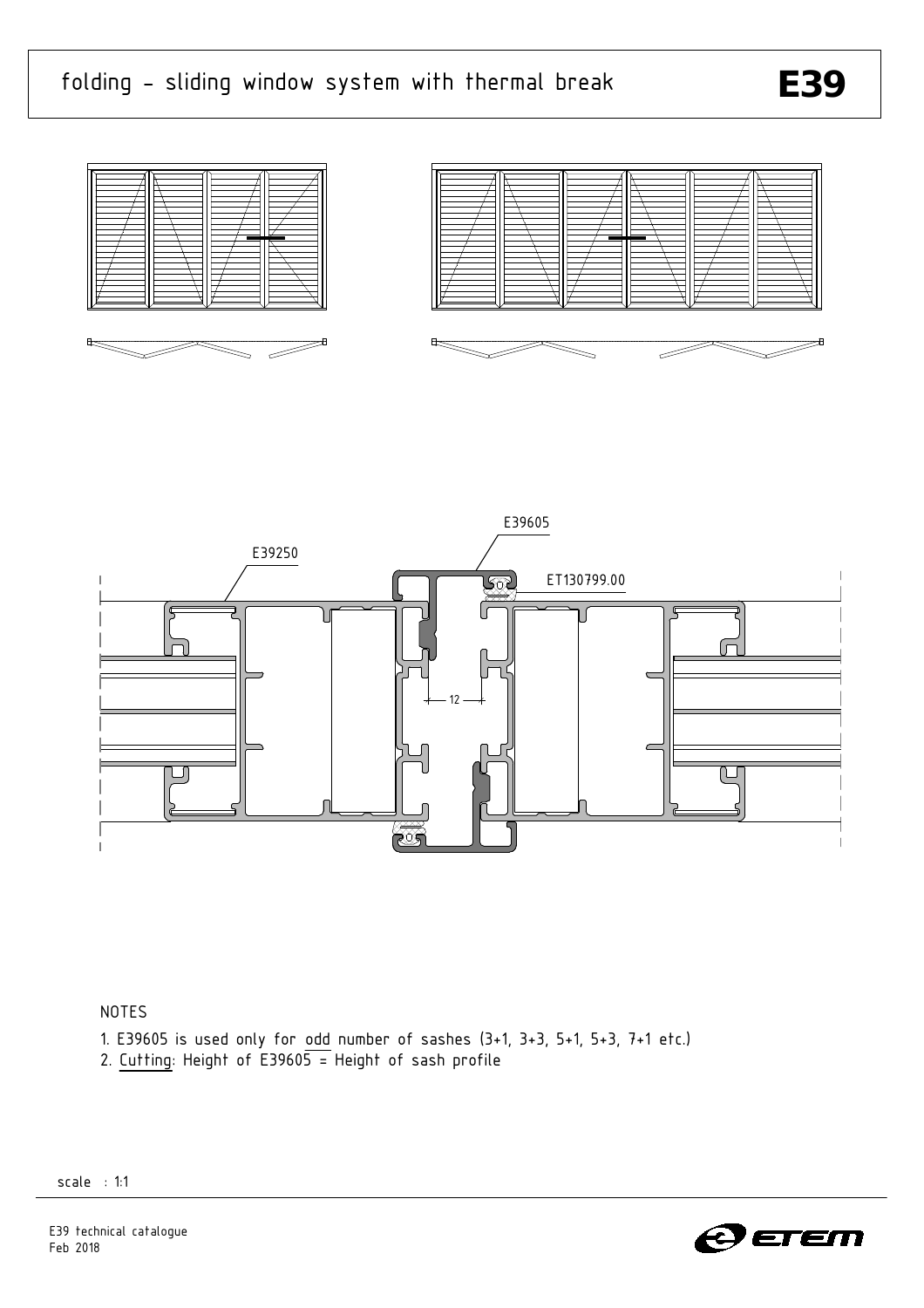





### NOTES

- 1. E39605 is used only for odd number of sashes (3+1, 3+3, 5+1, 5+3, 7+1 etc.)
- 2. Cutting: Height of  $E39605 =$  Height of sash profile

scale : 1:1